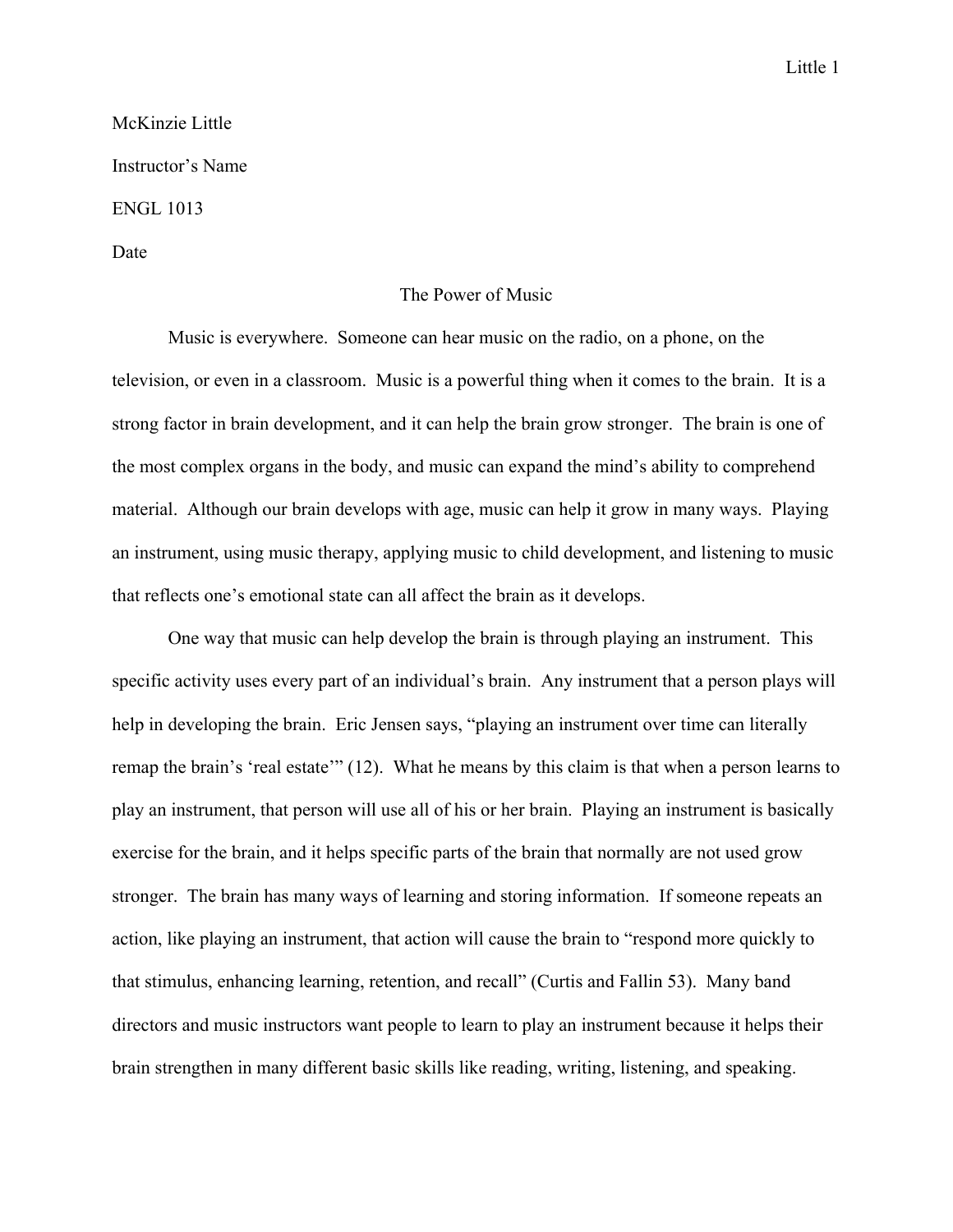Also, research has shown that music does not specifically use the left or right hemisphere. Music is so complex that the brain will use both hemispheres when a person plays an instrument (Curtis and Fallin 53). Learning to play an instrument can lead to more than just being able to read music. It can also help a person become a better problem solver because music has helped strengthen the brain.

Music therapy can be used to help promote a patient's emotional, physical, or mental state. Many music therapists help patients who have been in accidents, or they might help older people who have dementia, like the man whom Steven Matthews studied named Henry. Henry has dementia, he is usually unresponsive, and most of the time he cannot recognize his daughter. However, when Henry's therapist lets him listen to music that he listened to when he was young, "he is ignited, sitting up, [and] he beings to move to the music" as if he never had dementia (Matthews 575). Music therapy has helped him to regain some of his life. This kind of therapy helps patients' mental illnesses, and they can remember a little more when they hear this music. Matthews explains that there is an increase in dementia patients in the nation, and doctors are wanting to find a lower cost of medicine or therapy to help them. When the doctors found out that music therapy can help patients with this illness, they wanted to send music therapists everywhere (Matthews 579). Music therapy is a big factor in brain development because it allows patients to regain strength that they might have once lost.

A child's brain has a lot of room for growth in the early stages of its life, and music can help the brain of a child to grow. The brain consists of millions of neurons that all have different functions. Studies show that when a person listens to music, those neurons will fire up and become active throughout the whole brain (Jensen 8). A researcher did a study on a well-known violinist and found that the "area of the brain responsible for hearing reception was twice as thick"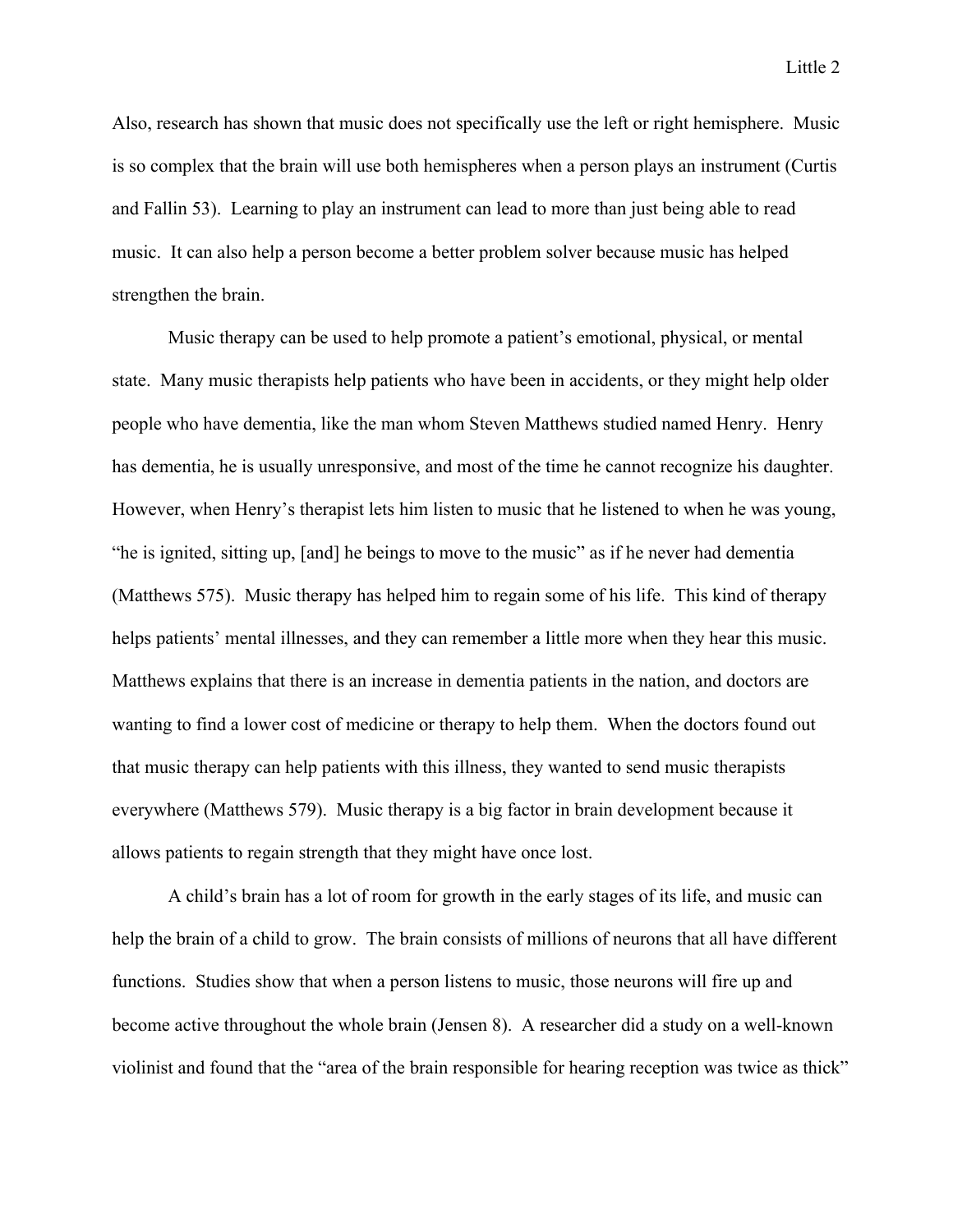(Jensen 12). This violinist had been listening to music and playing since he was a child, so music helped the brain to become stronger in the hearing section. Many mothers think that letting their baby listen to music while in the womb can be helpful for their babies, and they are right. A baby can hear some things in the womb, so playing music for the baby can already start the process of brain development. Music can help in children's test scores too. A group of students who had taken at least two years of music lessons and had music class at school "scored significantly higher on the composite mathematics portion of the Iowa Test." Starting children in music at a young age can help them to become better students by developing specific parts in the brain that will allow them to excel in life. Another reason teachers use songs in the classroom is that the students are more likely to remember the tune of the song rather than a long definition of a word; remaking a song to tell a student what a word means is a good way to help develop the long-term memory of the brain (Tate 68). Neuroscientist Devarajan Sridharan explains that when people listen to music, it "enhances our ability to anticipate events and sustain attention while listening" (qtd. in Curis and Fallin 53). Thus, music can help by increasing a student's attention span, which will give the student the ability to pay attention to something longer. Children can even make music fun and interesting by learning about old music. Mac Randall explains in his article that children who learn about the history of music can benefit from it because they will have more appreciation for that type of music. Also, they can eventually connect new music and old music because old music is the rock that the new music stands on (30). Music can come in all different types of categories, but they can all help in child development in some way.

The brain can develop by the way someone feels. If people are sad, then they may not retain a lot of information, and if they are happy, then they may be able to retain more. Different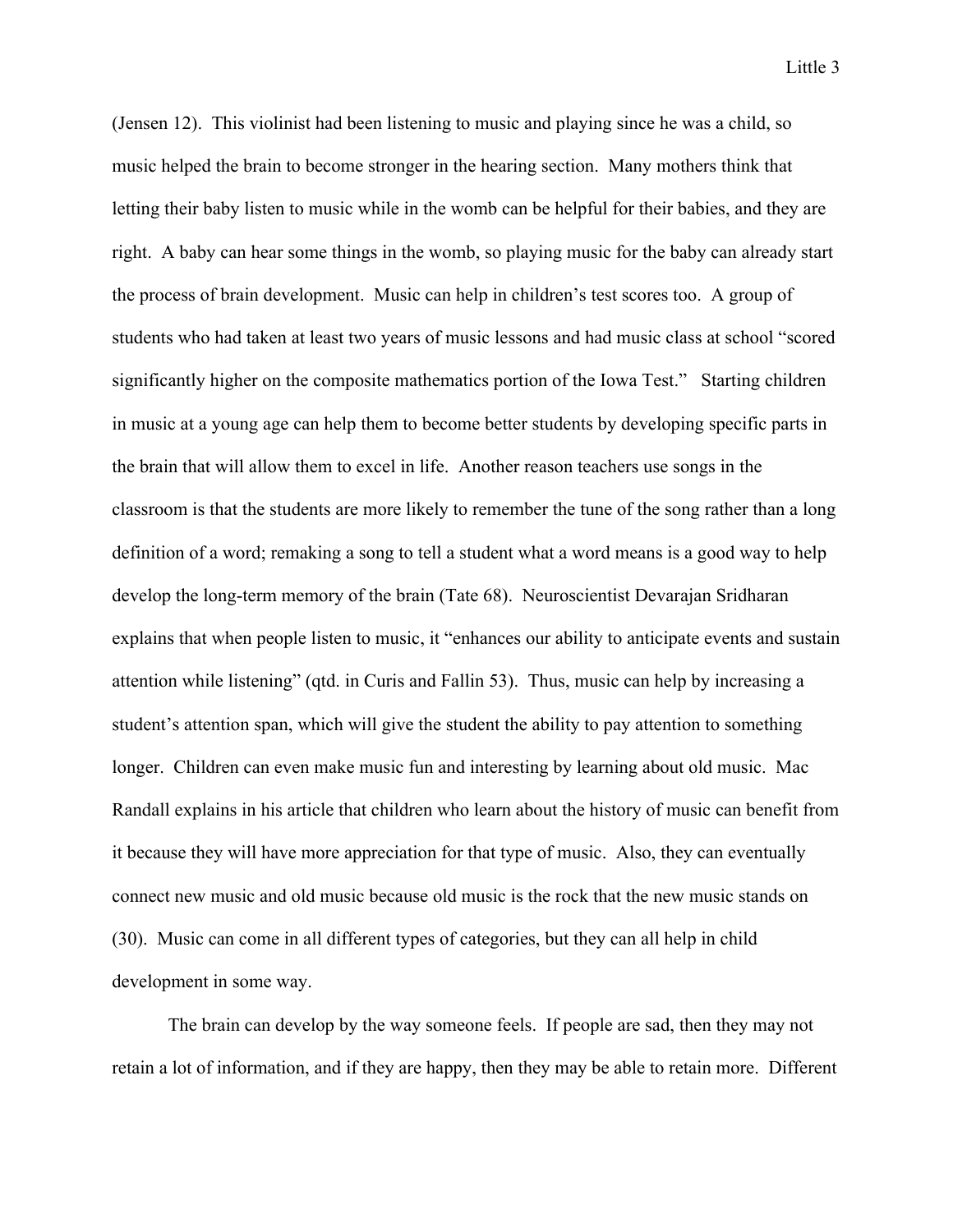songs can change the way a person feels. Music can also help a person's emotional state. A teacher from Washington, D.C. says she likes to teach rock music because it "engages young people and gets them enthusiastic" about music (Randall 30). Listening to music can "change one's state of mind," and it can make someone happy, sad, excited, or even anxious (Curtis and Fallin 54). Everyone knows that music can change the mood of a person. For example, if a student has a bad day at school, he or she can go and listen to some music that is upbeat and happy to perk the student up. Also, if someone hears a specific song at a funeral or somewhere sad and then hears it again later in life, that song might trigger sadness, and that person might start crying because of the song. Music has a big impact in everyone's life, and it can affect someone's emotional state. Marcia Tate even says that music "is a powerful carrier of signals that activate emotion" (68). Another way that music can affect emotions is through grief. When people experience grief, they tend to listen to what they perceive as a sad song. Listening to these types of songs can be a "safer form of anger," and eventually this sad music can help the person's mental health too ("Turn" 8). Music has a huge impact on one's emotional state, and the type of songs that person listens to can determine the kind of day that individual will have.

Music, in a way, has super powers. It can show its powers through the development of the brain. Playing an instrument, music therapy, child development, and a person's emotional state can have a vital impact on the way a person's brain grows. The brain is a complex organ, and music is a major factor in the development of this complex organ.